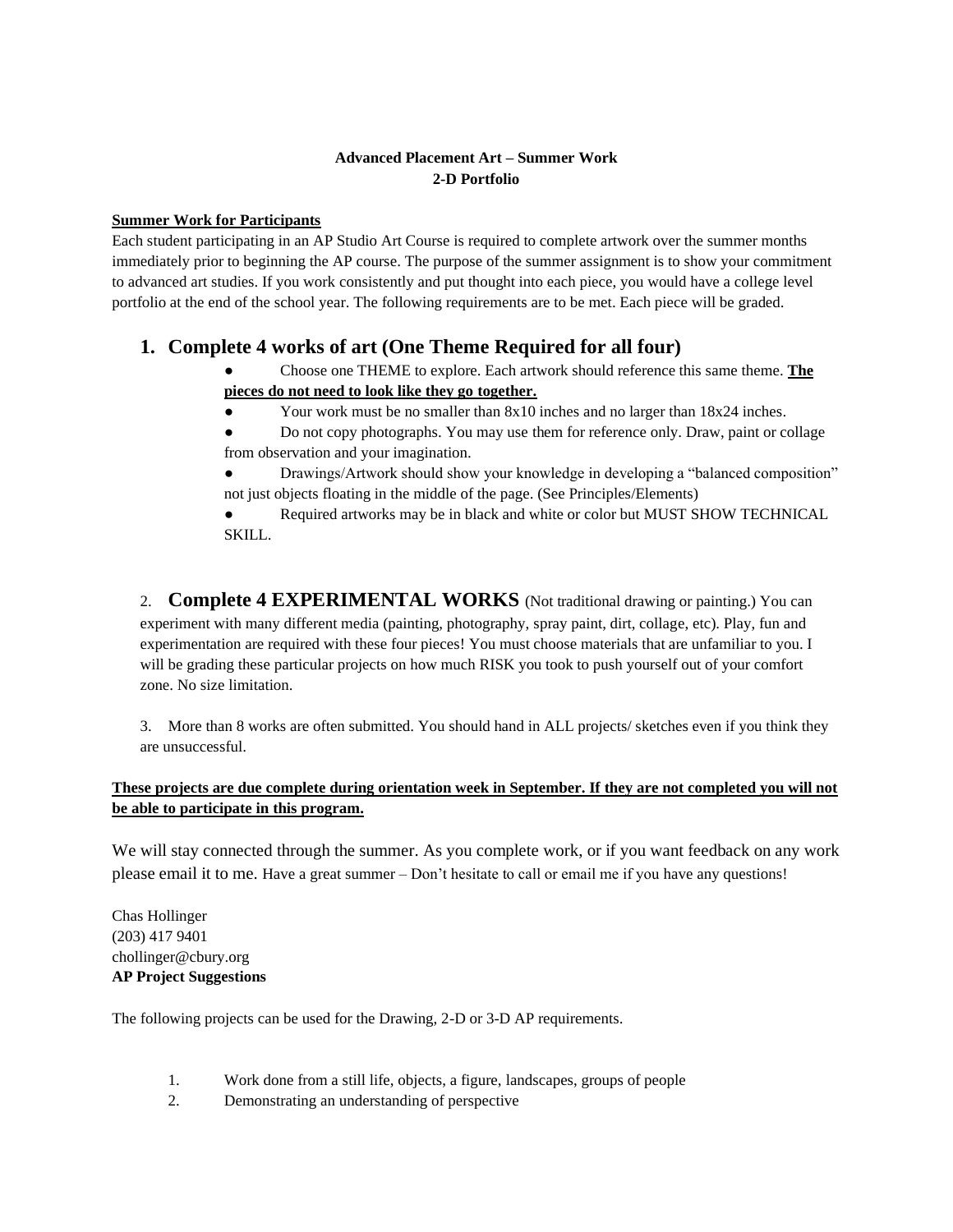- 3. Contour Drawings and/or Gesture Drawings
- 4. Studies of everyday or exotic objects, feet, clothing, natural objects such as twigs, animal skulls, shells, as well as rope knots, pencil sharpeners, weapons, tools, clock parts, etc
- 5. Geometric forms in different spatial positions
- 6. Positive-negative relationships between objects
- 7. Psychological interpretations
- 8. Using line and texture to create an illusion of space or as a way to negate space when working three dimensionally.
- 9. Collage/montage techniques
- 10. Works utilizing different art movements such as:
	- $Cubism shifting planes$
	- Abstraction simplification of an idea or form into an experiential method
	- OP Art creating an illusion to fool the eye
	- **Etc**
- 11. Creating a composition using the shadows of objects
- 12. A cross section of an object, enlarged to create an abstraction
- 13. Transformation of an object
- 14. Cross-contour surface of various objects or imaginary forms
- 15. Interpreting dreams or fantasies
- 16. Illustrating personal experiences and healing through your work
- 17. ?? Other ideas??

#### **Materials**

You may use a variety of materials for your work. The art department can supply you with reasonable materials through the art department budget.

If you are interested in investigating a new form of art making we encourage you to take a course with a qualified teacher during the summer to gain important basic knowledge that you can build on throughout the school year.

#### **AP Goals, Expectations and Grading**

You are in this course because you have proven that you are skilled and capable of working on an advanced level. You are self-motivated, hardworking and open to learning. If you work consistently, with a spirit of curiosity, and you are on time with all your work then you will be ready to begin thinking and performing on a college level.

The goal of this course is to help you fulfill the AP portfolio requirements. More importantly, however, it is meant to stretch your imagination, improve your skills, and give you insight into your own artistic journey. For AP students by the end of this fall semester you will have completed the "Breadth" section of the portfolio: 12 pieces (8 for 3D). In the second semester you will work on an area of your choosing. This is called the "Concentration": 12 pieces. In this section you will be choosing a particular theme to investigate in your own way. At the end of the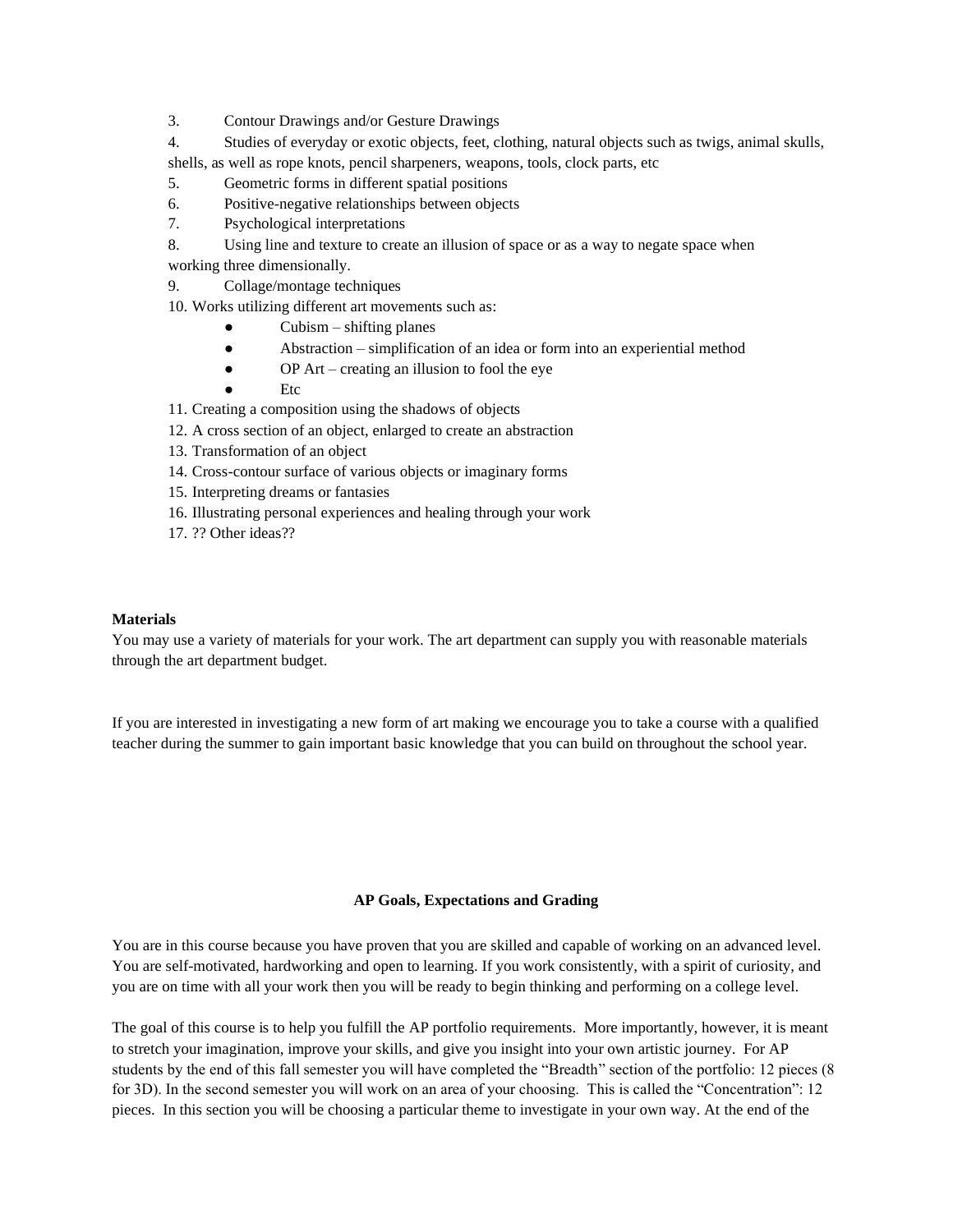school year we will choose 5 original works to send with your slides and essay. These pieces must show "Quality" in execution (technical skill, composition, intent and craftsmanship).

In order to accomplish our goals, you must hand in one completed project per week. On the "DUE" day, we will all join in sharing our discoveries and insights. You will also participate in giving and receiving helpful criticism, known as critiques. Realize that due to time constraints, most of your artwork will be done during your free time.

When you are in class, ask me to clarify any questions you might have. Or, if you need feedback, please ask. Come to each class prepared to work, with a plan of action. Always bring your sketchbook and art supplies. Make sure you allow 5 minutes for clean up, and another 5 minutes for getting to your next class. Please put ALL work in your assigned drawers.

Another goal of the course is to get you to speak intelligently about your art and that of your peers. In May you must submit, along with your portfolio, a written statement. It must express your intent, your process and your discoveries about your independent project, "The Concentration". For this reason, when you are all together, you will participate in peer Critiques. As a guide to help us through this discussion we will use the Art Criticism handout which also contains the Principles of Art and Elements of Design.

#### **GRADING**

- Quality of craftsmanship, understanding and manipulation of technique
- Quality of aesthetic solutions thoughtful and intentional use of the elements of design
- Innovative visual solutions avoidance of cliché, working towards an individual voice and statement in visual media
- Timely completion of work
- Research and experimentation in development of ideas
- Consistent, dedicated effort

# **Art Criticism**

In order to successfully critique a work of art, follow the procedure below.

- 1. Description Make a list or note all of the things you see in the artwork.
- 2. Analysis Discover how the work is organized. Apply the Principles of Art and the Elements of Design to the artwork. (See below)
- 3. Interpretation Discover the meaning, mood or idea in the artwork.
- 4. Judgment What is your opinion based on all the above?